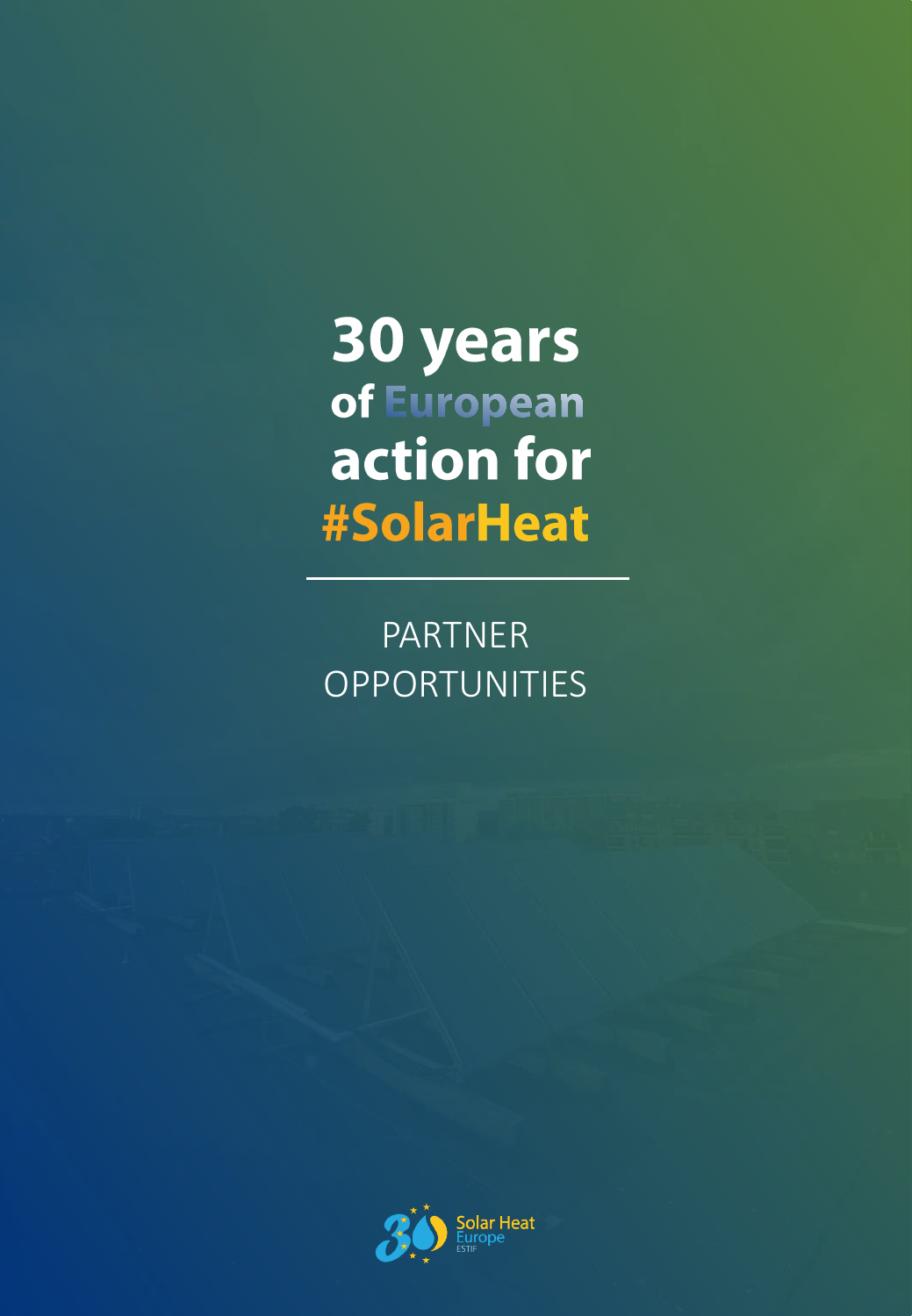## 2022, a celebratory year for the European solar thermal sector

Solar Heat Europe is celebrating its 30<sup>th</sup> anniversary this year, marking an important milestone for the whole European solar thermal sector which has been contributing to a decarbonised energy sector for over three decades. Solar Heat Europe is the common place and the voice of the sector, promoting cooperation of its stakeholders and defending its interest in Brussels.

To mark this important event, Solar Heat Europe aims to celebrate past achievements, but more importantly, to look at the next 30 years and how the sector can play a key role in the energy transition, lowering emissions, and finally, achieving net-zero emission by 2050.

Heat is half of the energy we consume in Europe and its decarbonisation is crucial for EU's carbon neutrality plans. Even if mentioned or acknowledged on some level, we strongly believe heat decarbonisation efforts are currently not enough and that the contribution of the solar thermal sector can be largely increased. As such, the European solar heat sector is ready to bring this topic in the spotlight during 2022, through the different activities planned for the 30<sup>th</sup> anniversary, as well as to showcase the potential of current available solutions like solar heat and to lead a faster transition for a more sustainable future.

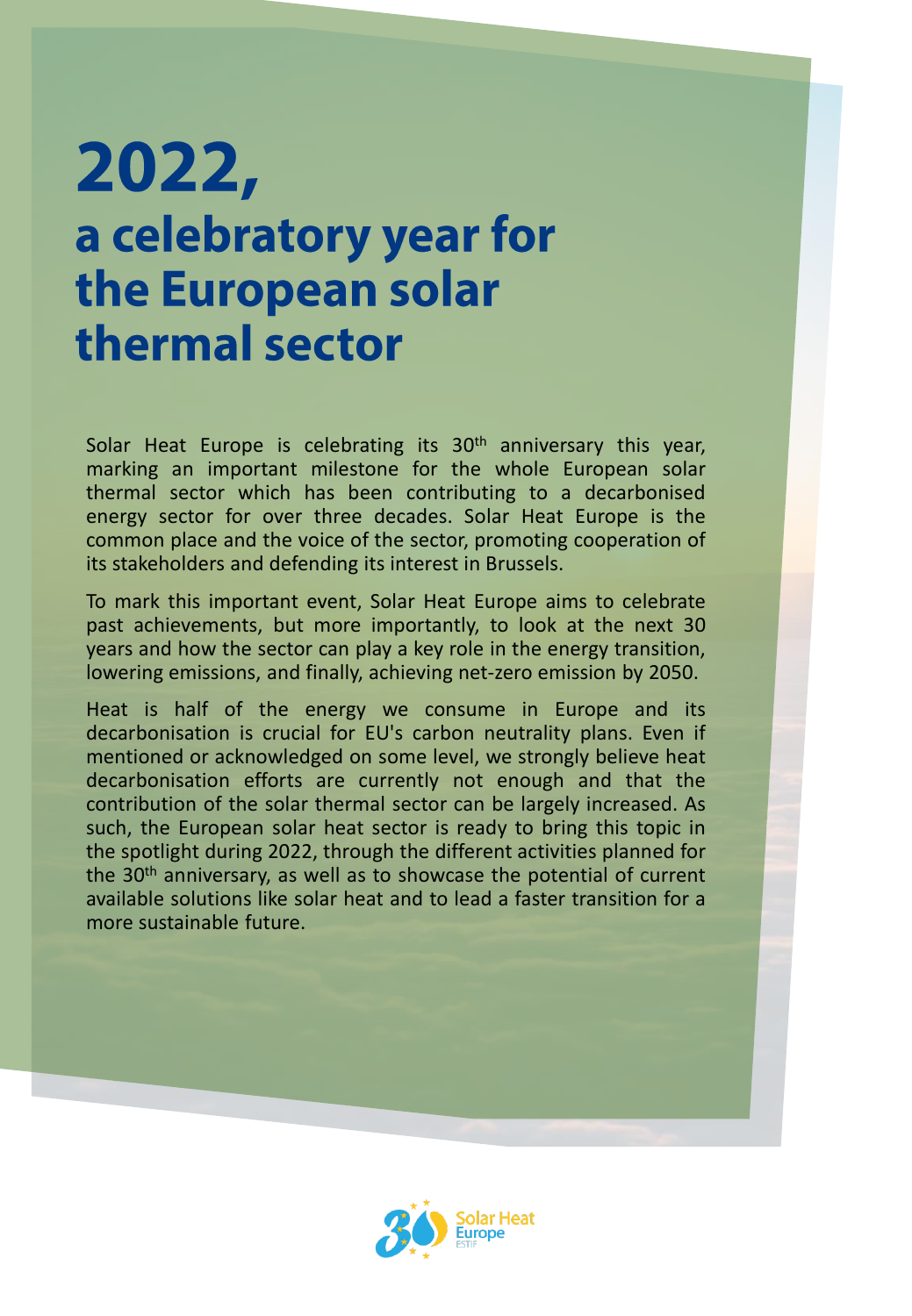## We aim to... Do you want to join us?

#### Increase awareness

Increase awareness and understanding of the economic and environmental benefits that have been demonstrated by existing solar heat applications to a wider audience, including policymakers, the industrial sectors, and consumers.

#### **Showcase impact**

Showcase the potential of solar heat for a decarbonised heating and cooling sector by providing fact-based information, and promoting innovations and best practices of solar heat at both small and large scale across countries in Europe and beyond.

### **Bring the sector together**

Capitalise on this opportunity to bring solar thermal actors together, to reinforce collaboration and build a stronger and louder European solar thermal sector.

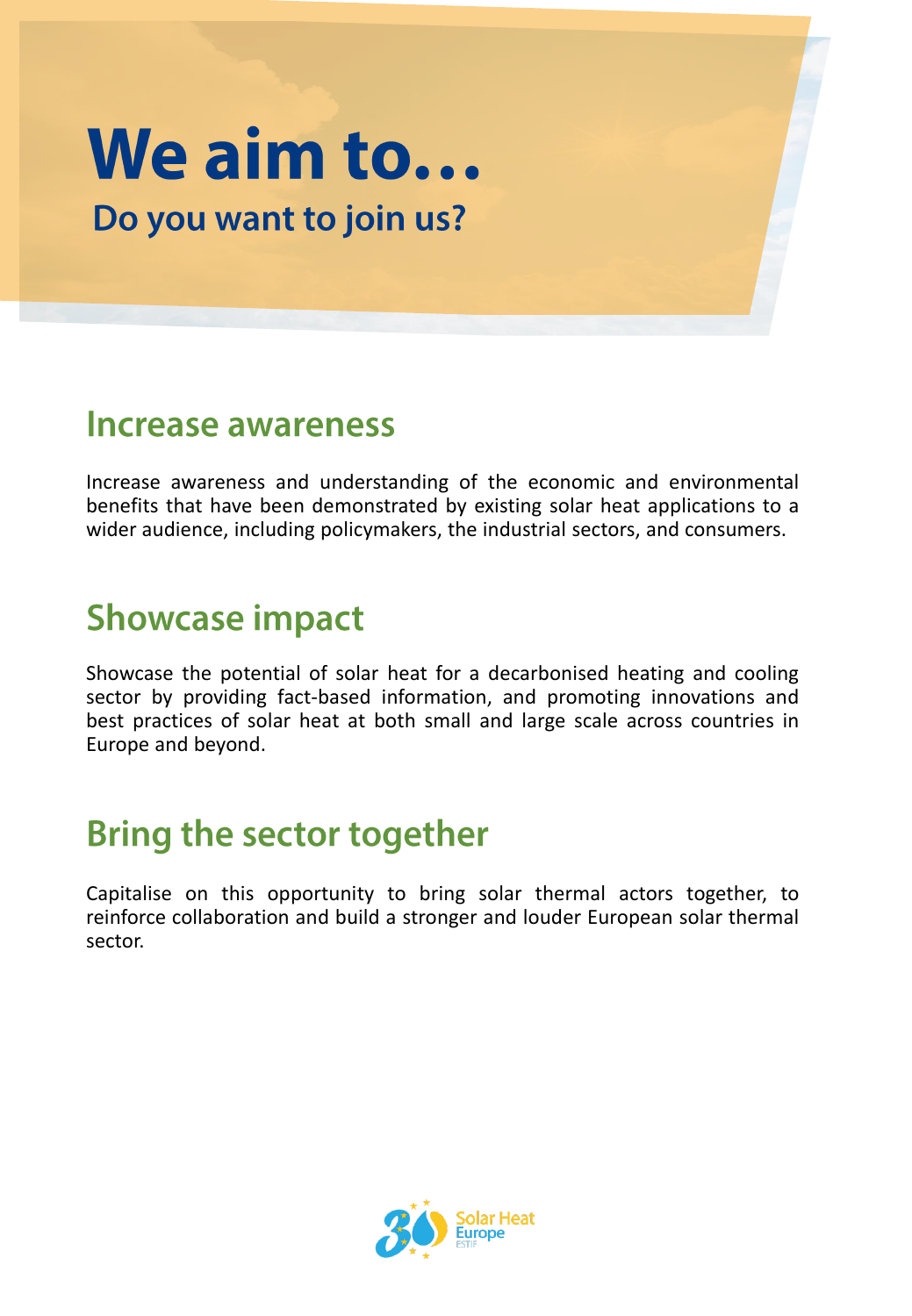

### **High-level Policy Event**

JUNE 20th , 2022

#### **BRUSSELS**

This event aims to bring together policymakers, partners, and representatives of the solar thermal sector, as well as the media. This event aims to tackle the relevance of solar thermal in relation to the challenges of heat decarbonisation and the deployment of renewable solutions.

#### **Exhibition**

JUNE 20th , 2022

#### **Q** BRUSSELS

This event aims to showcase the potential, diversity, and latest developments of the solar thermal technology through an exhibition of relevant materials and tools with a target audience of policymakers and other stakeholders of the sector. The exhibition is planned to take place in combination with the High-level Policy Event.

#### **Gala Dinner**

JUNE 20th , 2022



This event corresponds to an enlarged version of the official dinner gathering of Solar Heat Europe's members before the General Assembly. This edition will include an Awards Ceremony, recognising some of the main actors in the sector and their achievements.

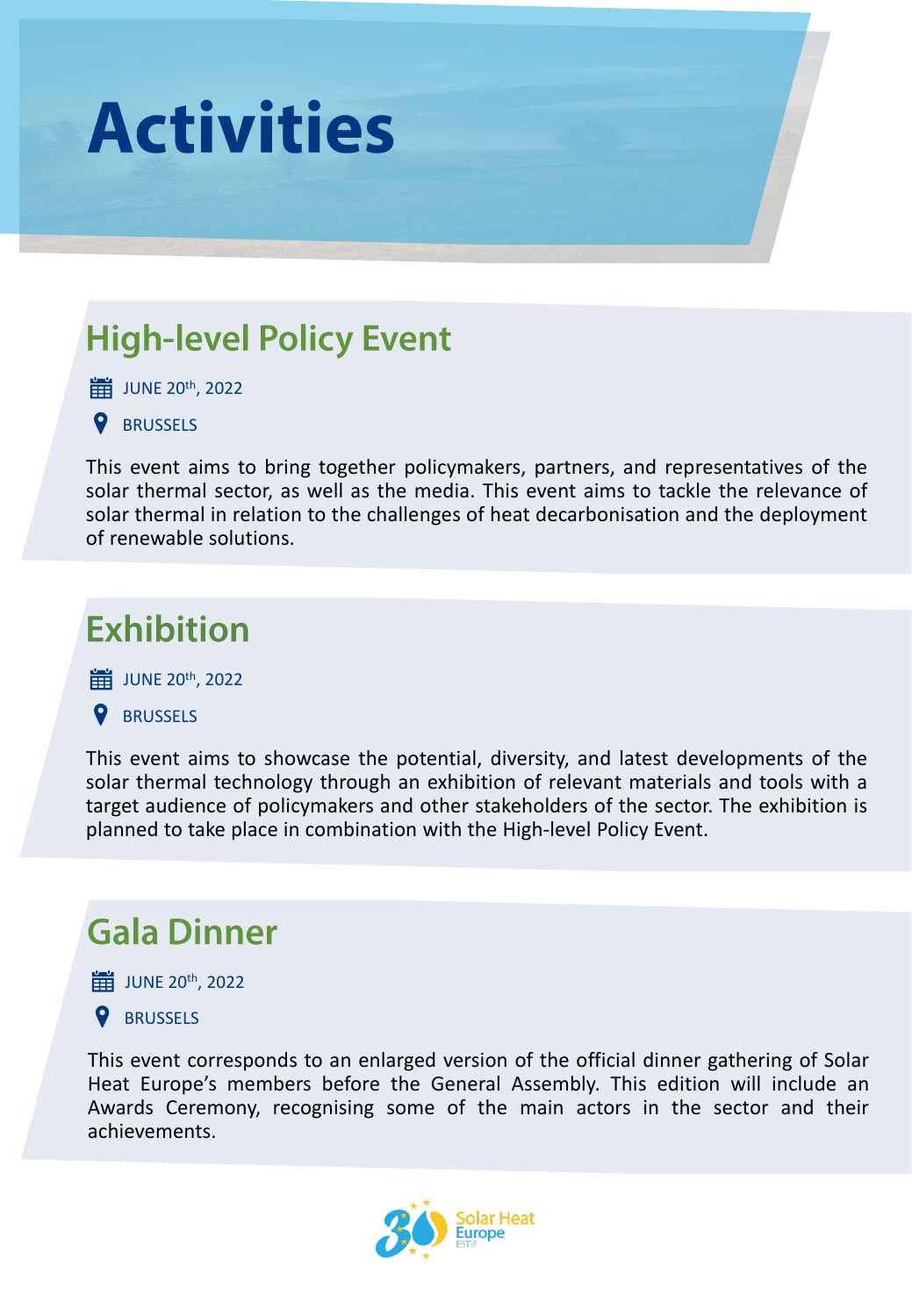

### "Energising Europe with Solar Heat"

**H**MAY - JUNE 2022

#### **Q** ONLINE

"Energising Europe with Solar Heat" is a call to action for the industry, policy makers and other relevant stakeholders. The publication will include the sector's contribution to the EU Solar Energy Strategy and its strategy for a fast deployment of solar thermal by 2030. The initiative will be open to signatories and it will be promoted through a large communication campaign preceding the anniversary events.

### **Media Campaign**

**HE MAY - JUNE 2022** 

**Q** ONLINE

The campaign will be the linchpin between the different initiatives. With the  $30<sup>th</sup>$ anniversary event we want to raise awareness about the potential of solar thermal and make well know the measures that are need to promote its deployment. This campaign shall run in social media and in at least one external media outlet. A media dossier will be developed in order to extend the dissemination on additional general or specialised channels.

### **Solar Heat Publication**

 **iii** JUNE 2022

#### **Q** ONLINE

The publication aims to pay tribute to the achievements of the sector during these thirty years, creating a record of the history of the technology in Europe, as well as to bring forward the sector's ambitions for the decades to come. It will comprise the history of ESIF, ESTIF, and Solar Heat Europe, highlighting important milestones and future vision.

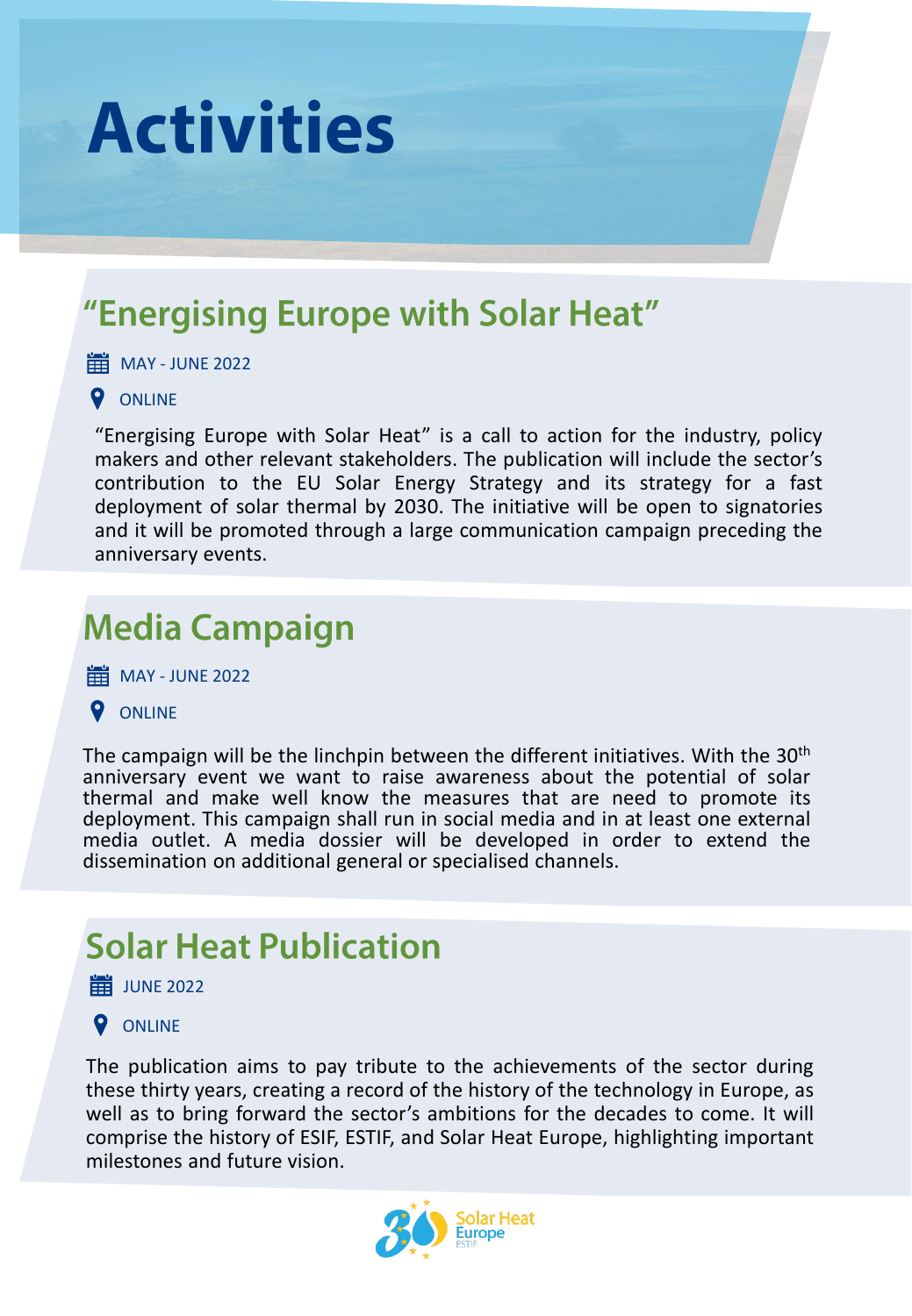# **Partners' Packages**

**GOLD** 





*\*Solar Heat Europe's members will benefit of 20% discount.*

#### **GOLD PACKAGE | Limited to 1 Partner | 10 500 €**

| <b>GENERAL BENEFITS</b>                  | Logo displayed prominently on the anniversary webpage with hyperlink to company's<br>website     |  |
|------------------------------------------|--------------------------------------------------------------------------------------------------|--|
|                                          | CEO statement/testimonial on anniversary webpage                                                 |  |
|                                          | Logo displayed in newsletter/email campaigns related to the anniversary                          |  |
|                                          | CEO statement/testimonial in social media (Twitter, LinkedIn, Facebook)                          |  |
| <b>High-Level Policy</b><br><b>Event</b> | Speaker at the high-level event, showcasing the impact and potential of solar heat<br>technology |  |
| <b>Exhibition</b>                        | Logo displayed prominently on exhibition banner                                                  |  |
|                                          | Stand during the exhibition with up to 3 company representatives                                 |  |
|                                          | Company's video/digital banner displayed on the projection screen                                |  |
| <b>Gala Dinner</b>                       | Logo displayed prominently on the projection screen                                              |  |
|                                          | Company's video/digital banner displayed on the projection screen                                |  |
|                                          | Welcome speech for guests                                                                        |  |
|                                          | Up to 3 invites to the gala dinner                                                               |  |
| <b>Solar Thermal</b><br><b>Strategy</b>  | Logo displayed on the back cover of the publication                                              |  |
|                                          | Logo displayed on the STIS website                                                               |  |
|                                          | 1 tailored post in SHE's social media campaign (e.g. quote on the strategy)                      |  |
| <b>Media Campaign</b>                    | CEO interview as part of the external media campaign content                                     |  |
|                                          | Logo displayed in the external media campaign content                                            |  |
|                                          | 2 tailored posts in SHE's social media campaign (video interview + other)                        |  |
| <b>Solar Heat</b><br><b>Publication</b>  | CEO testimonial in the publication                                                               |  |
|                                          | Slot about company in the publication                                                            |  |
|                                          | Logo displayed on the front cover of the publication                                             |  |
|                                          | Logo displayed on the back cover of the publication                                              |  |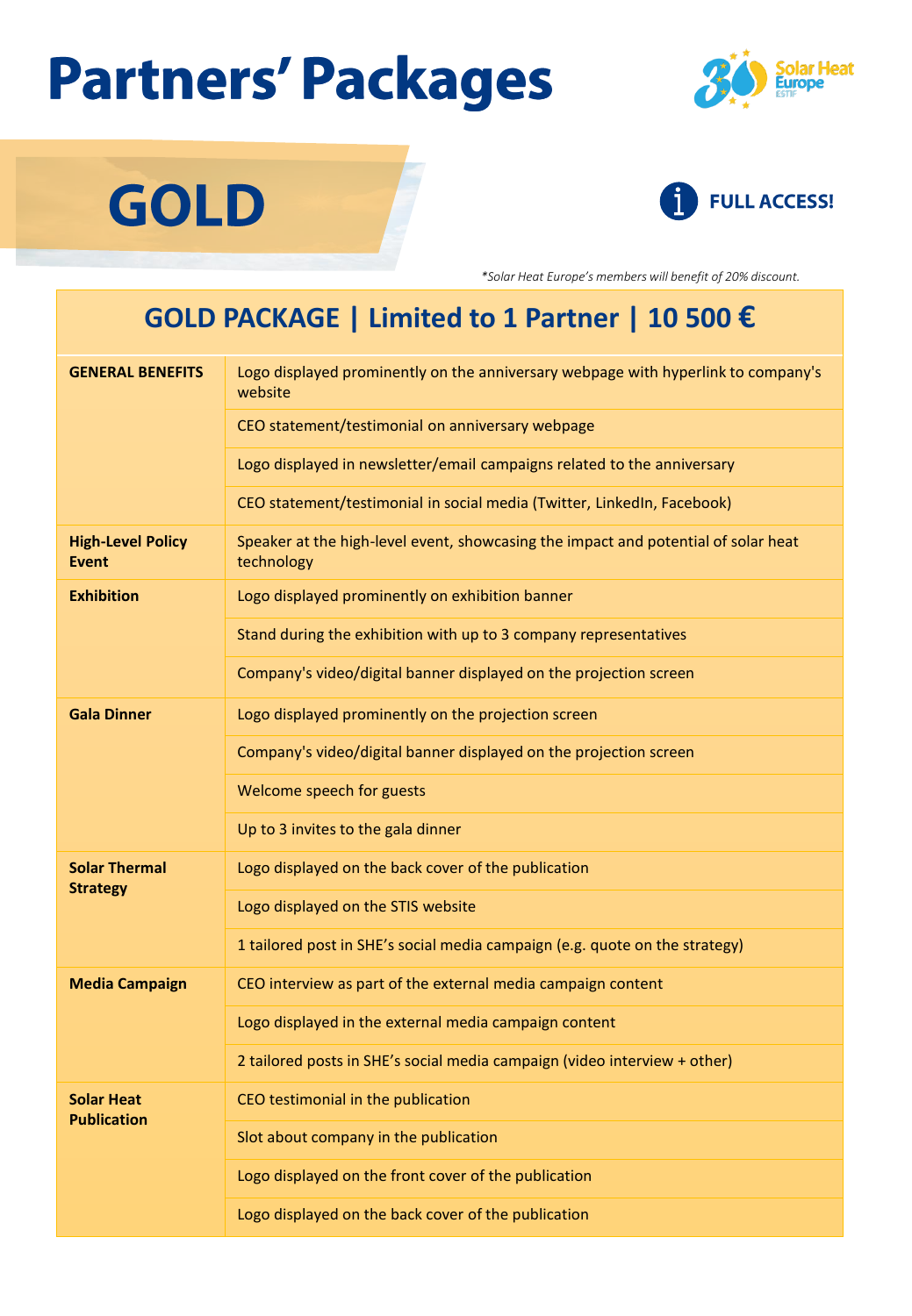# **Partners' Packages**





*\*Solar Heat Europe's members will benefit of 20% discount.*

#### **SILVER PACKAGE | Limited to 2 Partners | 8 000 €**

| <b>GENERAL BENEFITS</b>                 | Logo displayed on the anniversary webpage with hyperlink to company's website                      |
|-----------------------------------------|----------------------------------------------------------------------------------------------------|
|                                         | Logo displayed in newsletter/email campaigns related to the anniversary                            |
|                                         | CEO statement/testimonial in social media (Twitter, LinkedIn, Facebook)                            |
| <b>High-Level Policy</b><br>Event       | Intervention during the conference showcasing the impact and potential of solar<br>heat technology |
| <b>Exhibition</b>                       | Logo displayed on exhibition banner                                                                |
|                                         | Stand during the exhibition with up to 2 company representatives                                   |
|                                         | Company's video/digital banner displayed on the projection screen                                  |
| <b>Gala Dinner</b>                      | Logo displayed on the projection screen                                                            |
|                                         | Company's video/digital banner displayed on the projection screen                                  |
|                                         | Up to 2 invites to the gala dinner                                                                 |
| <b>Solar Thermal</b><br><b>Strategy</b> | Logo displayed on the back cover of the publication                                                |
|                                         | Logo displayed on the STIS website                                                                 |
|                                         | 1 tailored post in SHE's social media campaign (e.g. quote on the strategy)                        |
| <b>Media Campaign</b>                   | Logo displayed in the external media campaign content                                              |
|                                         | 2 tailored posts in SHE's social media campaign (video interview + other)                          |
| <b>Solar Heat</b><br><b>Publication</b> | Slot about company in the publication                                                              |
|                                         | Logo displayed on the back cover of the publication                                                |



The Silver Partners will be involved in the High-level Policy Event and by choice in 4 out of the other 5 core activities planned.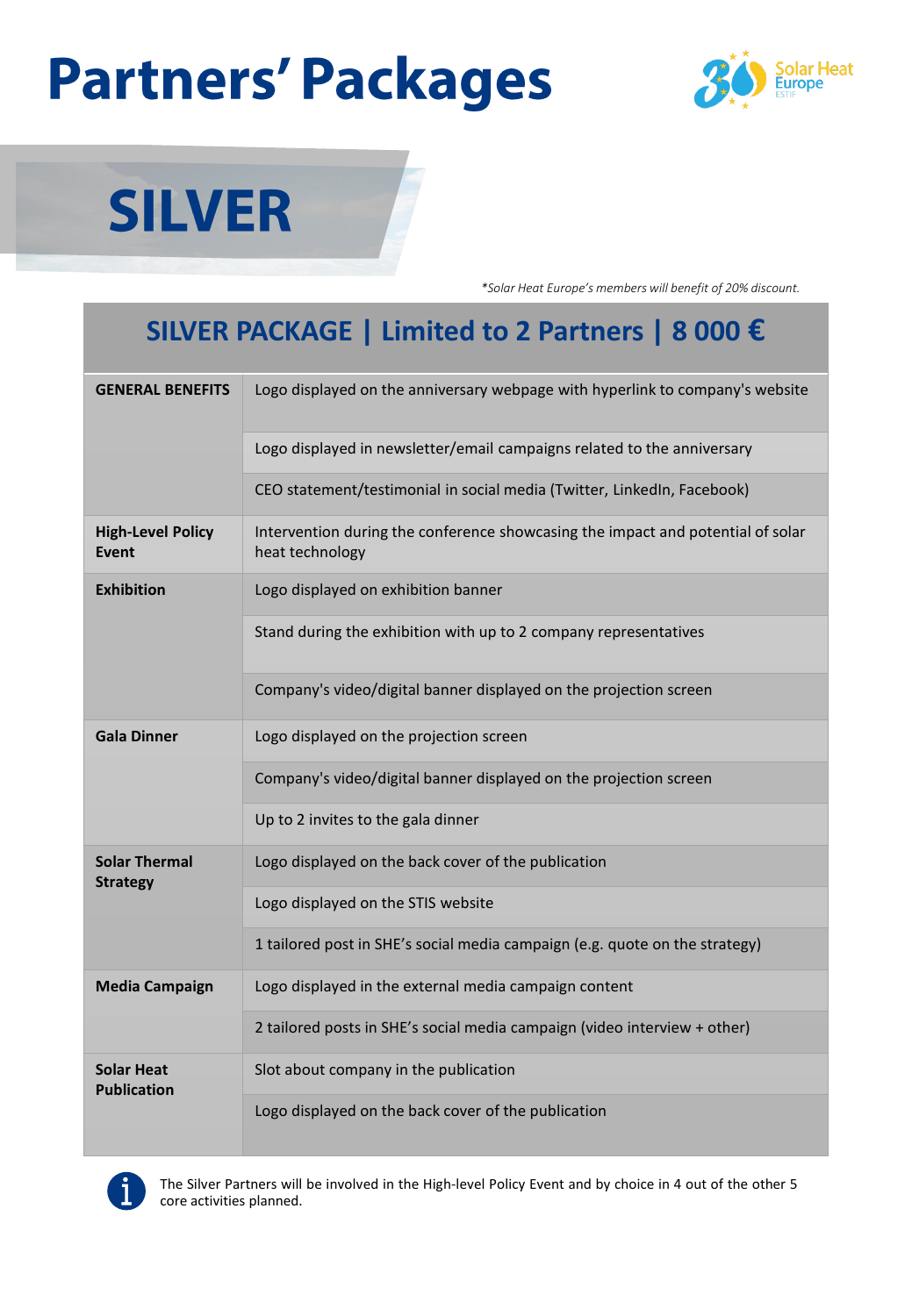# **Partners' Packages**





*\*Solar Heat Europe's members will benefit of 20% discount.*

#### **BRONZE PACKAGE | Limited to 12 Partners | 4 000 €**

| <b>GENERAL BENEFITS</b>                 | Logo displayed on the anniversary webpage with hyperlink to company's website |
|-----------------------------------------|-------------------------------------------------------------------------------|
|                                         | Logo displayed in newsletter/email campaigns related to the anniversary       |
|                                         | CEO statement/testimonial in social media (Twitter, LinkedIn, Facebook)       |
| <b>Exhibition</b>                       | Logo displayed on exhibition banner                                           |
|                                         | Stand during the exhibition with 1 company representative                     |
|                                         | Company's video/digital banner displayed on the projection screen             |
| <b>Gala Dinner</b>                      | Logo displayed on the projection screen                                       |
|                                         | Company's video/digital banner displayed on the projection screen             |
|                                         | Up to 1 invite to the gala dinner                                             |
| <b>Solar Thermal</b><br><b>Strategy</b> | Logo displayed on the back cover of the publication                           |
|                                         | Logo displayed on the STIS website                                            |
|                                         | 1 tailored post in SHE's social media campaign (e.g. quote on the strategy)   |
| <b>Media Campaign</b>                   | 1 tailored post in SHE's social media campaign (video interview or other)     |
| <b>Solar Heat</b><br><b>Publication</b> | Logo displayed on the back cover of the publication                           |
|                                         | Slot about company in the publication                                         |



The Bronze Partners will be involved by choice in 4 out of the other 5 core activities planned.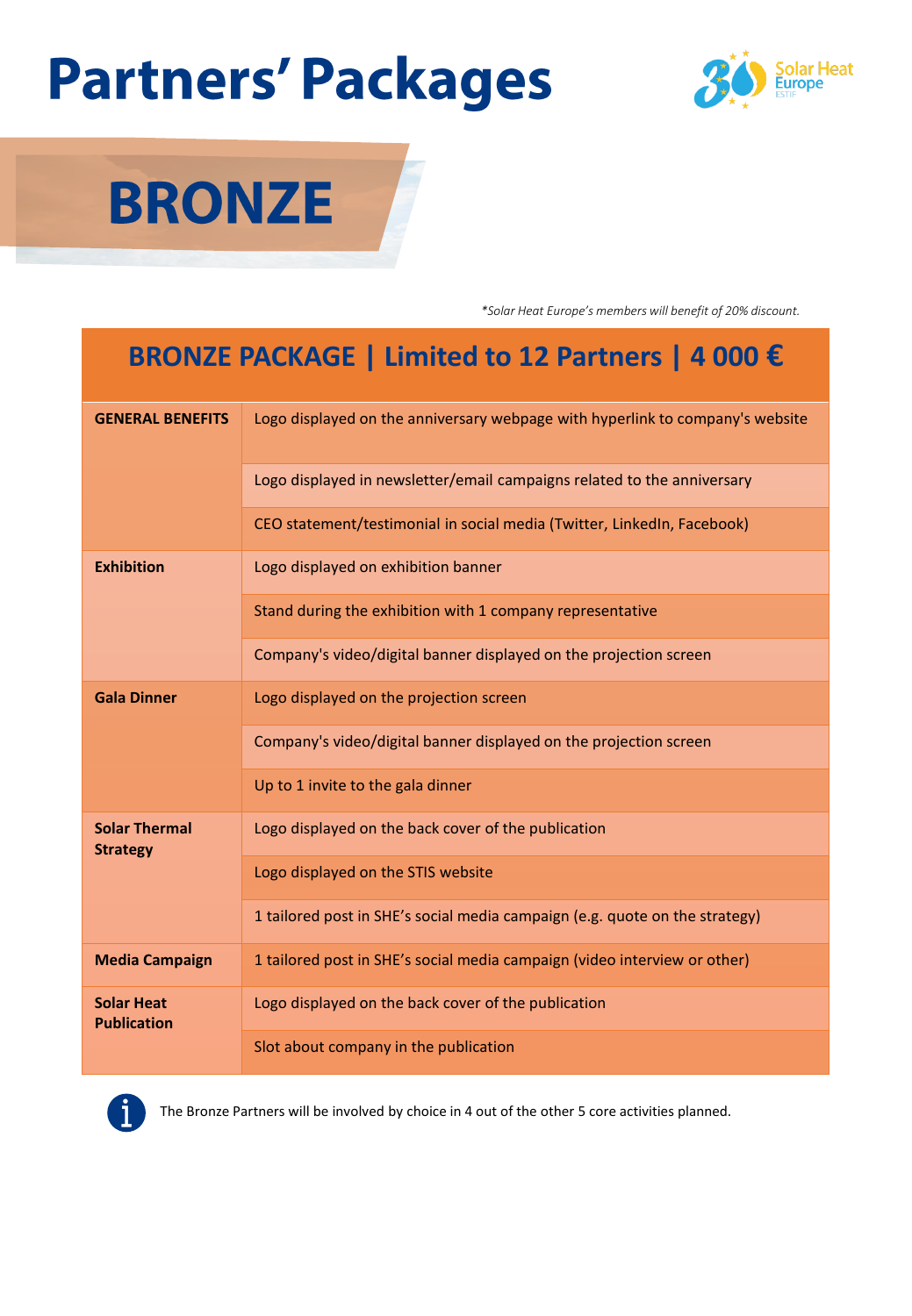

| <b>Activities</b>                        | <b>GOLD</b> | <b>SILVER</b> | <b>BRONZE</b> |
|------------------------------------------|-------------|---------------|---------------|
| <b>High-level Policy</b><br><b>Event</b> | <b>YES</b>  | <b>YES</b>    | N/A           |
| <b>Gala Dinner</b>                       | <b>YES</b>  | YES*          | YES*          |
| <b>Exhibition</b>                        | <b>YES</b>  | YES*          | YES*          |
| <b>Solar Thermal</b><br><b>Strategy</b>  | <b>YES</b>  | YES*          | YES*          |
| <b>Media Campaign</b>                    | <b>YES</b>  | YES*          | YES*          |
| <b>ST History</b><br><b>Publication</b>  | <b>YES</b>  | YES*          | YES*          |

The Gold Partner will be actively involved in all the activities planned for the anniversary. **ALL**

**YES**\*

The Silver Partners will be involved in the High-level Policy Event and by choice in 4 out of the other 5 core activities planned.

**YES**\*

The Bronze Partners will be involved by choice in 4 out of the 5 core activities planned.

*Working together for a stronger and louder solar thermal sector:*

• The content developed in regards to the 30<sup>th</sup> anniversary will aim at increasing the visibility of the solar thermal technology and the potential of the sector.<br>While partners will be showcased on the different material

All partners will be directly engaged in the anniversary campaign by promoting actively relevant information about the celebration and events.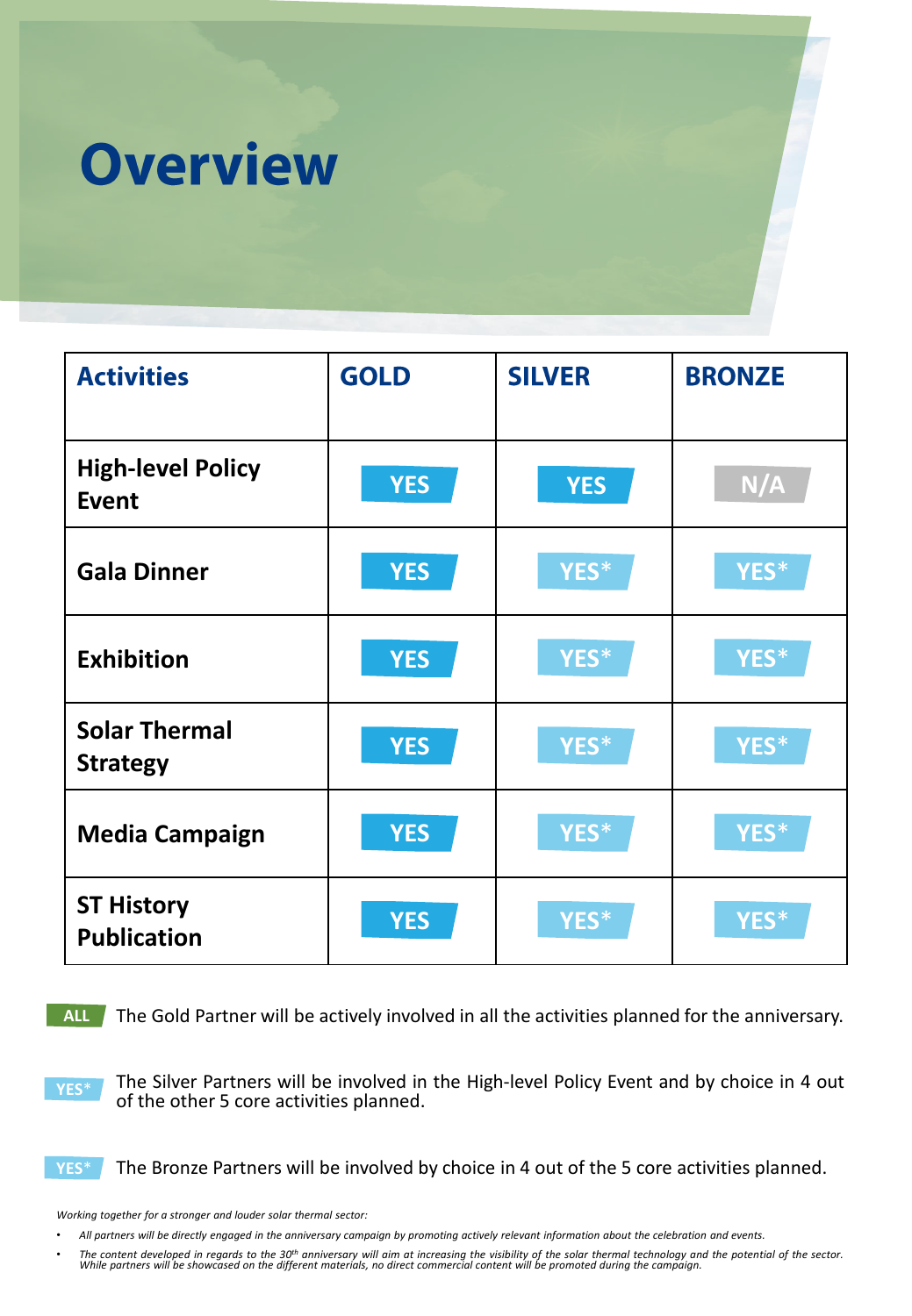# **Ready to kick-start** the celebration together?

### **REACH OUT TO US!**

- If you are a Solar Heat Europe member, please contact us at [members@solarheateurope.eu](mailto:members@solarheateurope.eu)
- If you are part of the solar thermal sector or a supporter, please contact us at [info@solarheateurope.eu](mailto:info@solarheateurope.eu)
- If you are interested and curious to find out more, you can contact directly Solar Heat Europe's Secretariat.



**Pedro Dias**, Secretary General Email: [pedro.dias@solarheateurope.eu](mailto:pedro.dias@solarheateurope.eu)

Phone: +32 498 11 19 74



**Alexandra Șuțu**, Communications & Events Officer Email: [alexandra.sutu@solarheateurope.eu](mailto:alexandra.sutu@solarheateurope.eu) Phone: +32 474 94 09 81



**Leopoldo Micò**, Operations Officer Email: [leopoldo.mico@solarheateurope.eu](mailto:leopoldo.mico@solarheateurope.eu)

Phone: +32 471 945 815